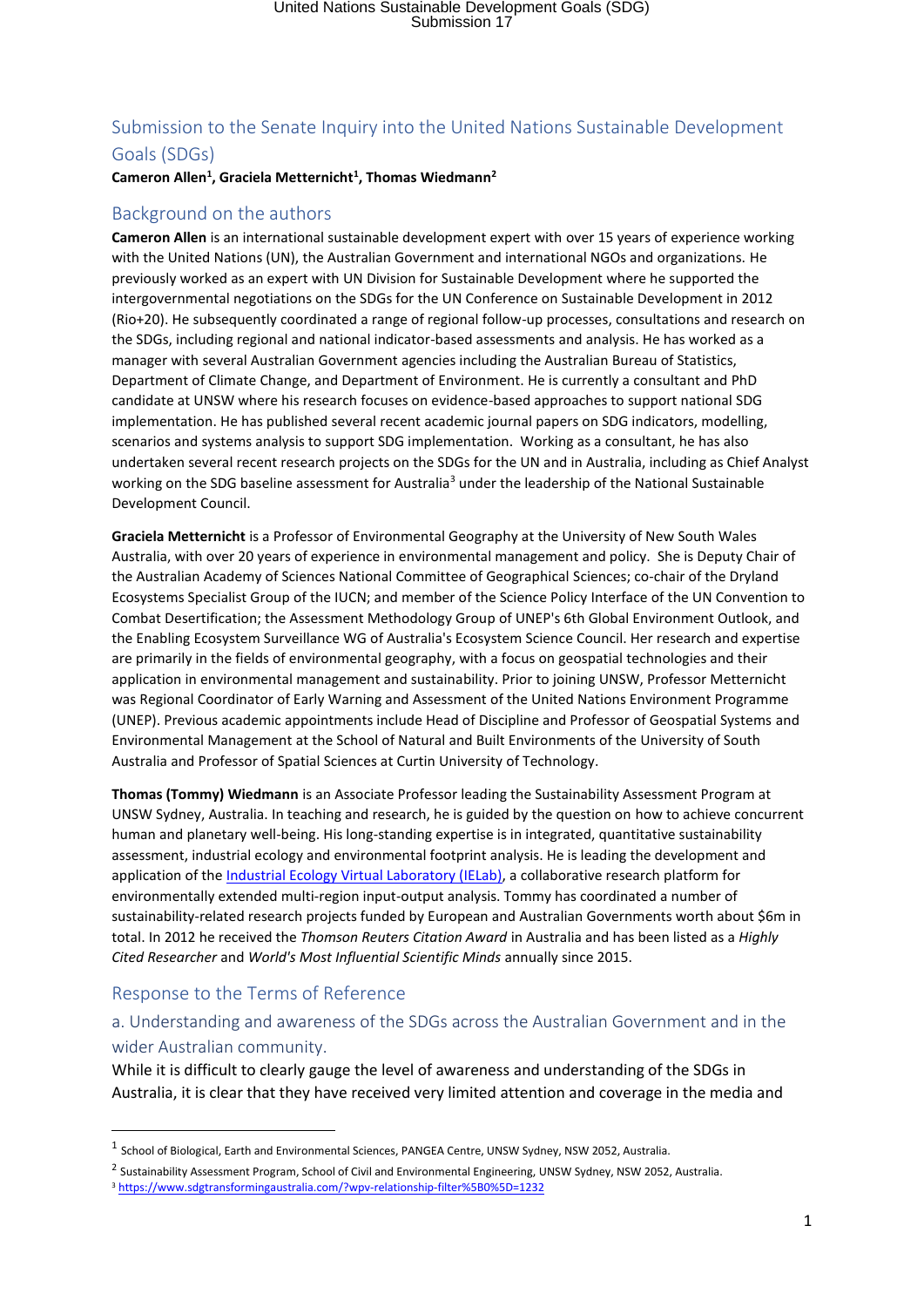public discourse. Based on this, we would assume that the level of understanding and awareness of the SDGs in the Australian community and across government is low.

However, there are some pockets where activity on the SDGs is clearly evident, in particular within the international development community. Organisations such as the Australian Council for International Development (ACFID), the Australian Council of Social Services (ACOSS), the Global Compact Network of Australia (GCNA), and the Sustainable Development Solutions Network (SDSN) Australia/Pacific chapter based at Monash University have coordinated two multi-stakeholder summits on the SDGs (in 2016 and 2018) which have helped to raise the profile and increase awareness across government, business and civil society. These efforts have been supported with funding from the Department of Foreign Affairs and Trade (DFAT). There is a growing interest in the SDGs among development practitioners and academics, as well as government and business, however the SDGs are yet to reach the mainstream.

The announcement in 2017 by the Australian Government that it would be submitting a Voluntary National Review (VNR) on the 2030 Agenda to the High Level Political Forum (HLPF) on Sustainable Development has resulted in growing awareness of the SDGs across government agencies. A wholeof-government process has been established to coordinate Australia's implementation of the 2030 Agenda including the VNR, which is chaired by DFAT and the Department of Prime Minister and Cabinet (PM&C). Responsibility for reporting on specific goals has been allocated across government agencies based on sectoral responsibilities, however the process is largely perceived as a reporting exercise and limited additional resources have been allocated for follow-up. With DFAT apparently leading on the Government's response, it seems likely that SDGs will have a greater impact on Australia's international aid program, rather than its domestic policy.

This is an important distinction as the SDGs differ significantly from their predecessor (the Millennium Development Goals - MDGs) in two key areas. Firstly, the shift from MDGs to SDGs entails moving from goals applied to low income developing countries to universal goals applicable to all countries. Secondly, it involves a shift in focus from addressing the symptoms of development to addressing the underlying causes of economic, social and environmental challenges in an integrated framework, which requires the engagement of a wider set of actors and the transformation of our economies and societies. To achieve this, it is critical that the SDGs are not only embraced by the international development community in Australia, but also by government, business, civil society and the broader public. At this point in time, this is far from being realised.

#### b. Potential costs, benefits and opportunities for Australia in the domestic implementation of the SDGs.

The SDGs are an evidence-based framework comprising a broad and integrated set of 169 targets and 232 indicators. The long-run processes and systems perspective that are inherent in the SDGs present complex coordination and analytical problems for policymakers, planners, and business. Implicit in the SDG design is that each of the goals and targets depend upon, and influence, one another. Progress on one goal or target is linked through causal relationships and feedback loops to other goals and targets, creating opportunities for synergistic or 'win-win' outcomes as well as negative feedbacks and trade-offs. An integrated and coordinated approach to the SDGs is therefore needed to ensure that these feedbacks are understood and effectively optimised or managed. If mutually reinforcing actions are adopted, and trade-offs between targets minimized, countries such as Australia will be better placed to deliver on the transformative potential of the 2030 Agenda.

The importance of integrated, long-term national planning and effective prioritisation and coordination is fundamental to the SDGs, with 'policy and institutional coherence' as one of the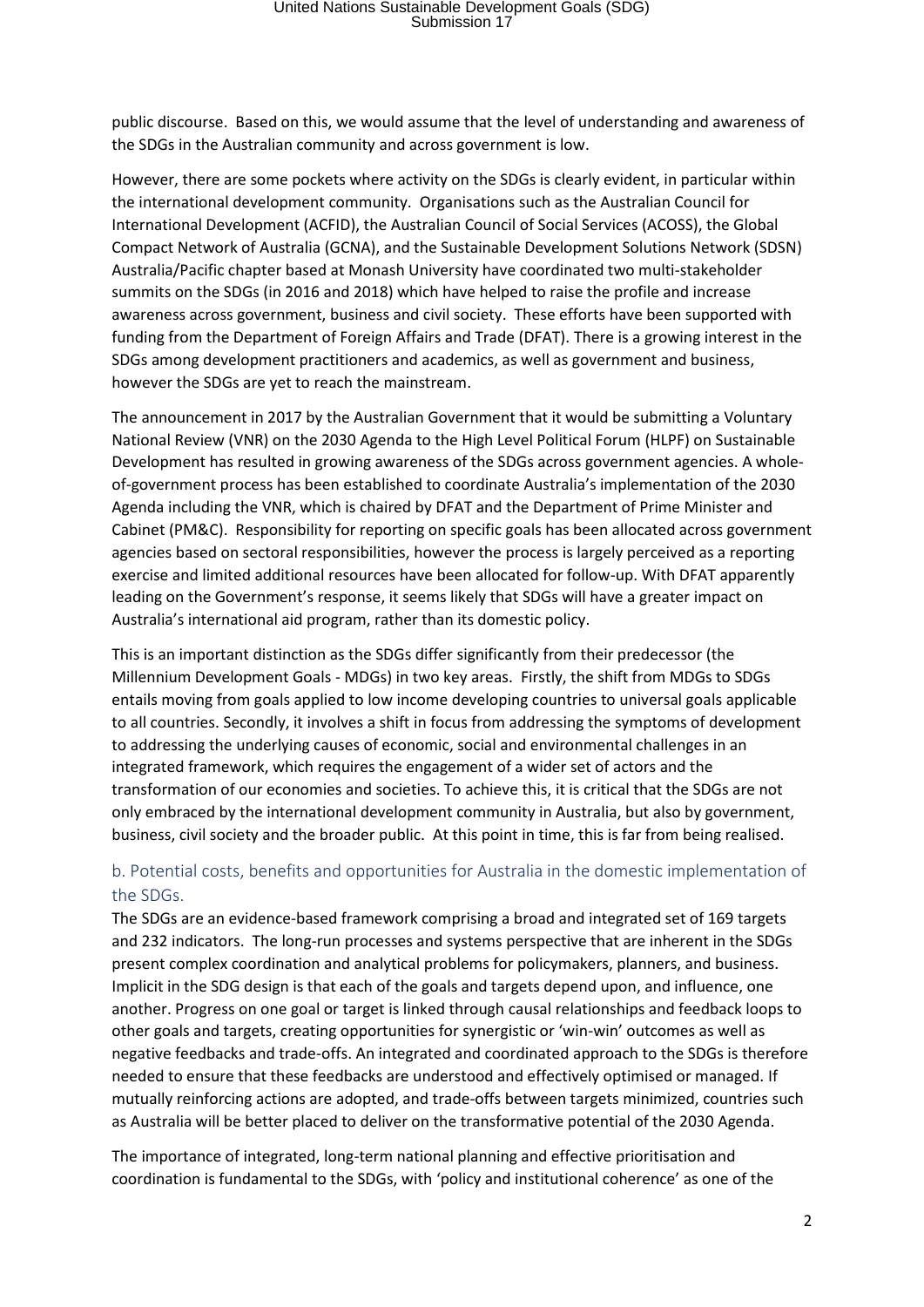most important targets (17.14) for sustainable development. The 2030 timeframe of the SDGs encourages a shift to long-term thinking and visioning, based around a set of quantifiable, measurable, timebound national targets and indicators. This presents a considerable challenge for Australia as policymakers and planners have tended to operate in sectoral silos, and the potential for synergies and systemic outcomes have not been fully realised. Different ministries are responsible for energy, agriculture, education, health and other sectoral portfolios, with short-term plans and strategies developed to achieve desired outcomes in each of these priority areas. In doing so, they have failed to adequately assess and manage interactions and trade-offs across their portfolios. In general, immediate economic objectives such as growth and jobs have taken precedence over medium- to long-term social and environmental objectives, such as cost of living, education, innovation, addressing land degradation and biodiversity loss, and inter-generational equity.

The SDGs therefore add significant value and present a considerable opportunity for advancing Australia's agenda for sustainable growth at the domestic level. Currently there is very little longterm planning for the implementation of sustainable development in Australia. Australia lacks a national vision or long-term strategy document, as is the case in many other countries. Limited effort has been made to stimulate a cross-sectoral, national dialogue on where Australia is heading, and where we want to be as a country by 2030 or 2050<sup>4</sup>. Governments are reluctant to adopt clear, measurable targets, hesitant on the implications associated with transparent reporting, and the potential for political backlash if their implementation efforts fall short. Short-term election cycles, media reporting, and partisan tit-for-tat undermine Australia's ability for integrated, long-term planning that is essential to the implementation of the SDGs (Metternicht, 2018). Regular coverage and analysis of Australia's progress is dominated by discourse on a small set of economic indicators such as growth in gross domestic product and unemployment and inflation figures, and the daily movement of financial markets, rather than the quality of life, wellbeing and living standards of Australians.

The recent SDG baseline assessment for Australia<sup>5</sup> highlights how the SDGs can provide a powerful tool for assessing Australia's progress across a comprehensive range of objectives and benchmarks that are important for a modern, sustainable society. The assessment highlights that Australia is a wealthy nation with a healthy, well-educated and pragmatic population. The Australian economy has had a record period of 26 years of sustained growth and a high rate of employment. Productivity and personal incomes have been rising, and life expectancy is among the highest in the world.

However, there continue to be large disparities between education and health outcomes between indigenous and non-indigenous people, low-income households reliant upon government allowances are falling below the poverty line, wages growth has stagnated, and underemployment is on the rise. Rapidly escalating energy and utility costs are eating up a greater share of household disposable income, and the cost of owning your own home in a capital city is now beyond the reach of many young people. Over the past 15 years, inequality has increased, with a greater share of income going to the top 10% of income earners. Australia has the highest per capital greenhouse gas emissions of any OECD country and remains highly reliant upon fossil fuels despite considerable renewable resources. Forest area and biodiversity are both in decline, with many mammals and other species in a perilous state. Almost half of Australians feel they have little or no say on important issues within their communities, and trust in government is declining.

**.** 

<sup>4</sup> A notable exception would be CSIRO's Australian National Outlook 2015 which focuses on economic activity, resource use, environmental performance and living standards, centred on the 'water-food-energy' nexus. http://www.csiro.au/nationaloutlook/ <sup>5</sup> [https://www.sdgtransformingaustralia.com](https://www.sdgtransformingaustralia.com/)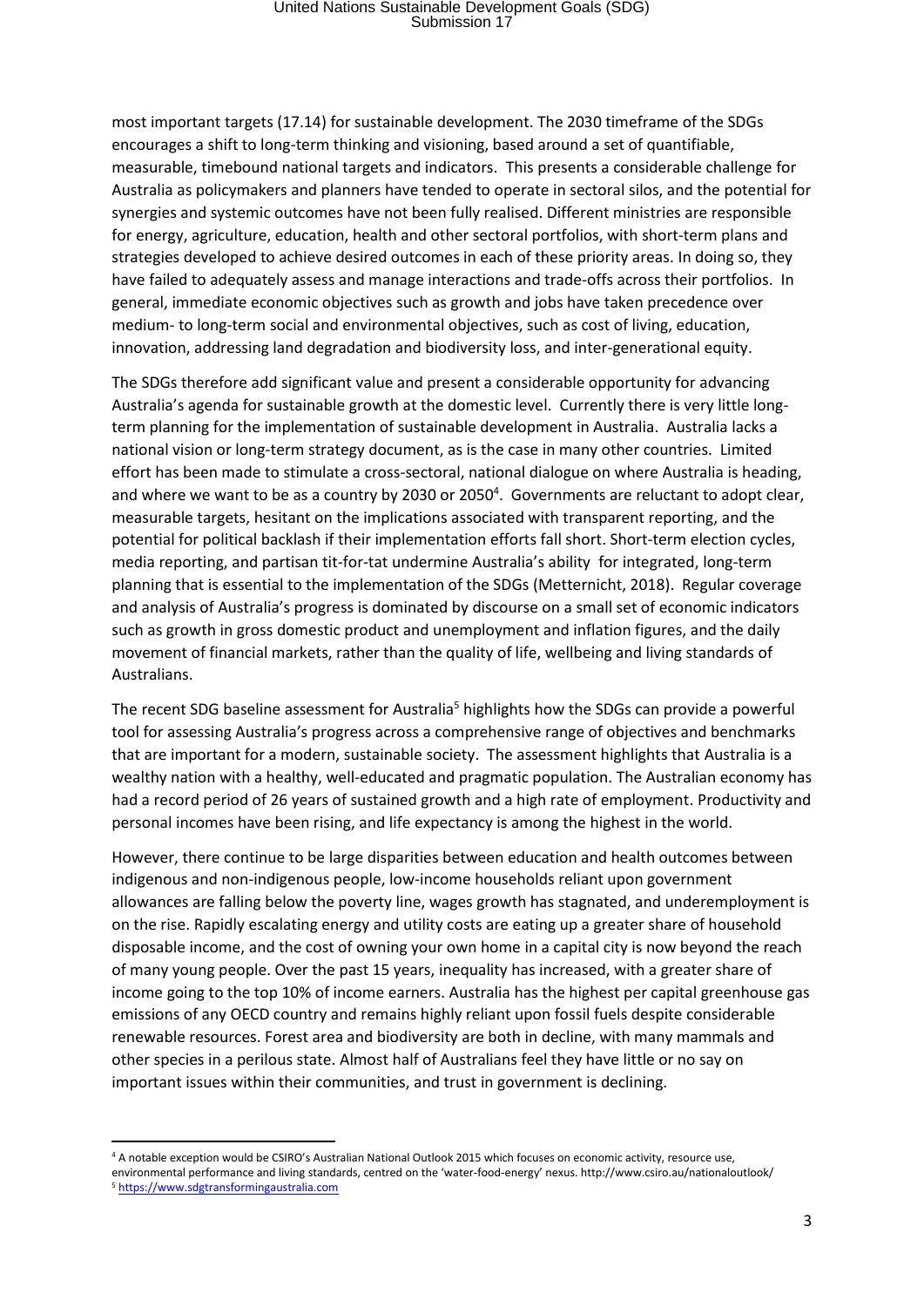By using an SDG lens, Australia's economic, social and environmental performance can be assessed in a holistic way, highlighting the complex interlinkages and interactions at play across these different policy domains. Addressing Australia's challenges requires an integrated, coherent and long-term approach. The SDGs can and should provide impetus for Australia to put in place a bipartisan vision and pathway for a smart, clean and fair society by 2030.

### c. What governance structures and accountability measures are required at the national, state and local levels of government to ensure an integrated approach to implementing the SDGs that is both meaningful and achieves real outcomes.

There is a considerable volume of literature relating to the governance structures, institutions and accountability mechanisms to promote sustainable development. For example, a broad range of guidelines and toolkits on national sustainable development planning were published prior to the adoption of the SDGs which provide guidance for sustainable development implementation, in particular in the areas of integrated or sustainability assessment<sup>6</sup>, low-carbon or climate resilient development<sup>7</sup>, nexus-based approaches<sup>8</sup>, as well as green growth or green economy<sup>9</sup>. Many of these guidelines draw upon emerging concepts and methodologies from the social and sustainability sciences, providing a step-by-step approach to national implementation which is based on decision theory and the generic steps of the policy cycle. They also recommend a range of approaches to support implementation through the establishment of high-level coordination mechanisms, tiered planning arrangements, and platforms for multi-stakeholder consultation.

More recently, a range of new guidelines and toolkits have been developed specifically to support SDG implementation, and initiatives are underway to assist countries to integrate the SDGs into their national development plans and sectoral strategies. For example, since the adoption of the SDGs, several new guidelines for getting started on implementing the SDGs have emerged (Global Mechanism of the United Nations Convention to Combat Desertification, 2016; Institute for Global Environmental Strategies, 2015; Organisation for Economic Cooperation and Development, 2016a; Sustainable Development Solutions Network, 2015a; United Nations Development Group, 2015, 2017a, b; United Nations Institute for Training and Research, 2016). They provide guidance on how to take stock of a country's current performance on sustainable development, set national priorities, select targets and indicators, convene stakeholder dialogues, establish governance arrangements, prepare national roadmaps and SDG strategies, and provide tools to support the design of goalbased strategies and the tracking of their progress through monitoring and reporting.

This expert literature highlights several governance elements that are broadly promoted to provide an enhanced institutional framework for the SDGs that could be considered for Australia:

• **Adoption of a tiered planning structure**: comprising a long-term national vision with an agreed set of priority 2030 targets and indicators of particular relevance for Australia, and regular monitoring and reporting (e.g. every 3 years); mainstreaming of relevant targets into existing or

1

<sup>6</sup> European Commission, 2009. Impact Assessment Guidelines. European Commission, Brussels.; United Nations Environment Programme, 2009. Integrated Assessment: Mainstreaming Sustainability into Policymaking. UNEP, Nairobi.

<sup>7</sup> United Nations Development Programme, 2011. Preparing Low-Emission Climate-Resilient Development Strategies. UNDP, New York.; Organisation for Economic Cooperation and Development, International Energy Agency, 2010. Low Emission Development Strategies. OECD, Paris.; Climate Works Foundation, European Climate Foundation, 2009. Low Carbon Growth Plans: Advancing Good Practice. Climate Works, London.; Swanson, D., Bhadwal, S., 2009. Creating Adaptive Policies - A Guide for Policy-Making in an Uncertain World. International Institute for Sustainable Development, Otawa.

<sup>8</sup> United Nations Food and Agricultural Organisation, 2014. Walking the Nexus Talk: Assessing the Water-Energy-Food Nexus, Rome. <sup>9</sup> Green Growth Best Practices, 2014. Green Growth Best Practice: Synthesis of key findings, Republic of Korea.; United Nations Environment Programme, 2014a. A Guidance Manual for Green Economy Policy Assessment, Nairobi.; United Nations Environment Programme, 2014b. Using Models for Green Economy Policymaking, Nairobi.; African Development Bank, Organisation for Economic Cooperation and Development, United Nations, World Bank, 2012. A Toolkit of Policy Options to Support Inclusive Green Growth. United Nations, New York.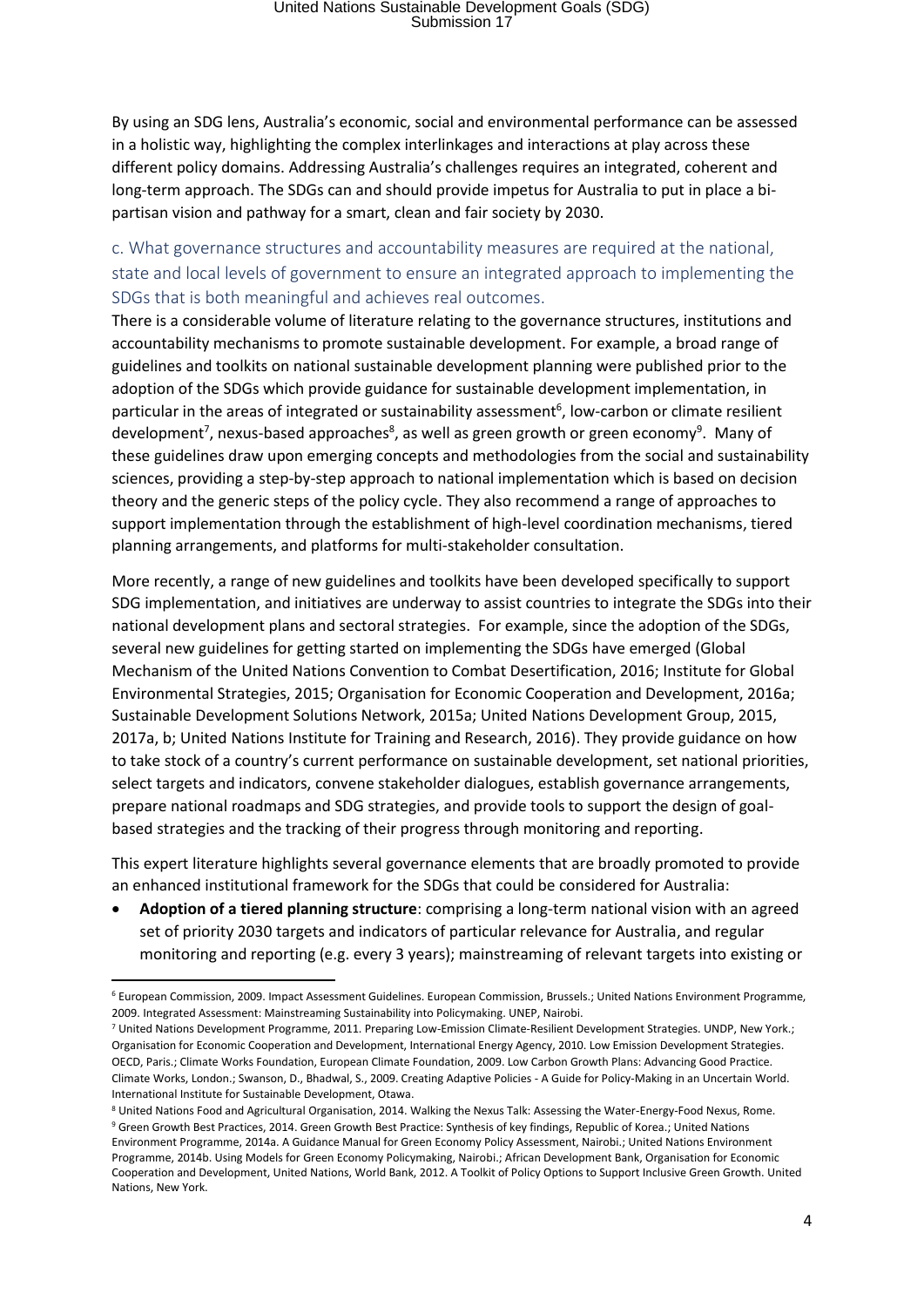new medium-term sectoral plans and strategies with a regular review cycle; and the development of long- and medium-term spatial plans for state/local implementation of the national vision and sectoral strategies.

- **Mechanisms for enhancing coordination and coherence**: high-level governance mechanisms for ensuring coordination, steering, oversight and accountability across ministries (horizontal) and across levels of government (vertical). For example, through establishment of a planning commission or sustainable development commission, chaired by the head of state.
- **Mechanisms for national ownership and engagement**: a formalised national multi-stakeholder council or advisory body (e.g. National Sustainable Development Council) as well as national forums and dialogues in early visioning and priority-setting stages.
- **Mechanisms for enhancing data, monitoring and accountability**: to work with existing data and metadata reporting systems and to create coordinated online systems for information exchange, including reporting on key SDG indicators, and providing opportunities for both horizontal (intersectoral) and vertical coordination (Federal, State, local).

Australia's upcoming VNR will review Australia's progress on the SDGs, which should include an overview of the governance and institutional mechanisms that the Government has put in place to implement the agenda. At the national level, Australia has established a whole-of-government committee chaired by DFAT and PM&C to coordinate the VNR and support implementation, however it is not clear at this stage what role this committee will play in domestic implementation of the SDGs, and whether it has the authority and resources to fulfil this critical role. Australia established the National Sustainability Council in 2012 to report on Australia's progress on sustainable development, however it was subsequently abolished by the incoming conservative government. An independent National Sustainable Development Council was established in 2018 without funding or formal support by government, and intends to provide independent, authoritative and transparent assessments of Australia's progress towards the SDGs. We are not aware of any intention by Government to develop a national SDG strategy or vision document for Australia, or to define and adopt national targets. These are critical gaps that will undermine Australia's ability to respond to the SDGs, as well as our ability to measure and report on progress over time.

Guidance from the scientific community to support initial implementation of the SDGs recommends that the first step should be to undertake a national 'stocktake', including a baseline assessment of a limited set of economic, social and environmental indicators (Sustainable Development Solutions Network, 2015b). The objective is to discern where a country is lagging behind in terms of progress and to better identify and adapt a limited set of priority goals and targets to national circumstances. Initial baseline assessments and stocktakes are then followed by an SDG prioritisation exercise, including coordination, dialogue, target selection, and establishing statistical and reporting systems (Sustainable Development Solutions Network, 2015a). Australia remains at an early stage in completing these initial steps, however the recent completion of a draft SDG baseline for Australia<sup>10</sup> by the National Sustainable Development Council is pushing the envelope in this regard, offering an expert assessment of Australia's progress across over 130 indicators.

**<sup>.</sup>** <sup>10</sup> <https://www.sdgtransformingaustralia.com/>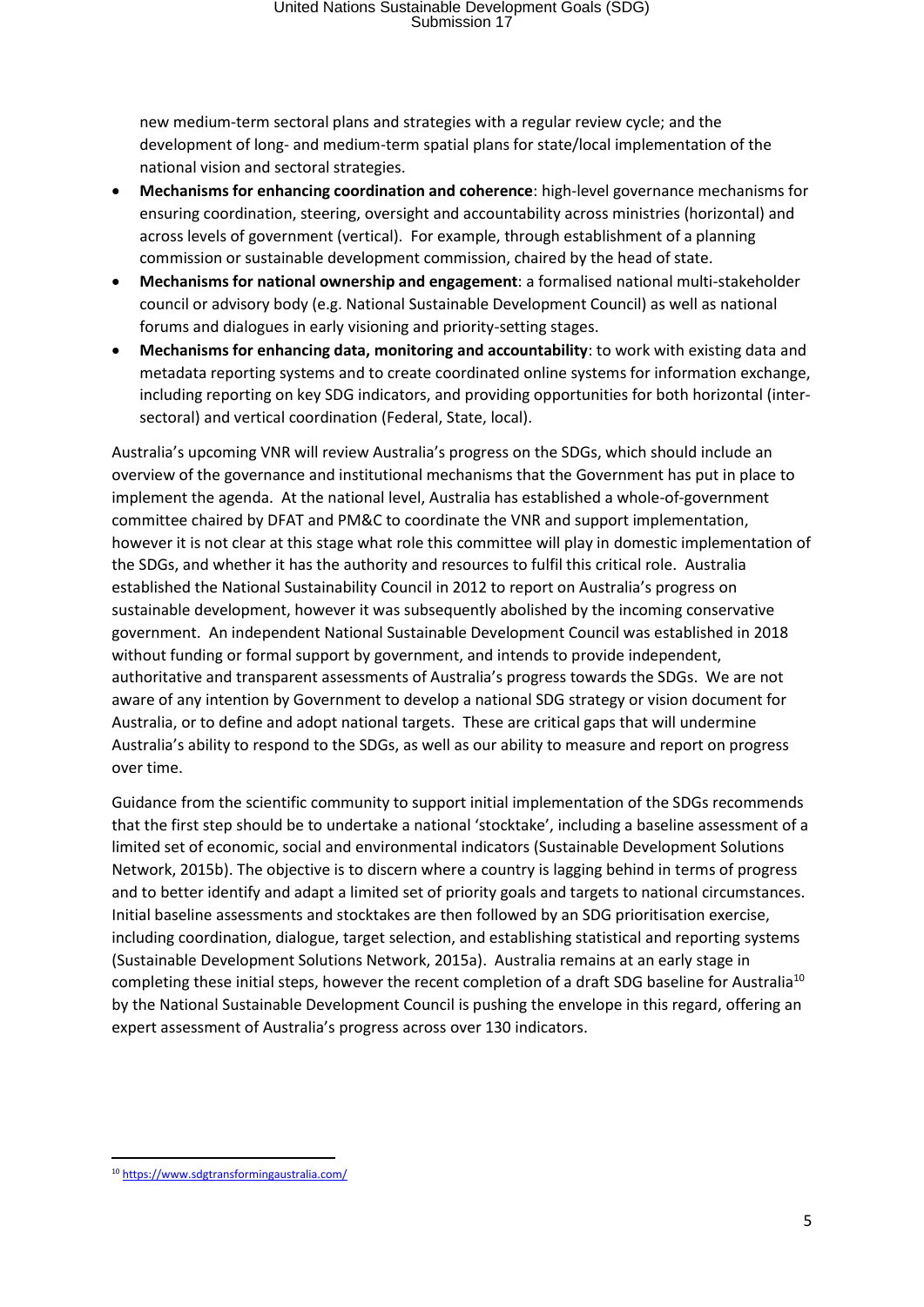### d. How can performance against the SDGs be monitored and communicated in a way that engages government, businesses and the public, and allows effective review of Australia's performance by civil society.

Reporting on progress against the SDG indicators will be a fundamental component of Australia's response to the global agenda. We have learned from experience that there are many challenges and obstacles to coherent reporting and communication of progress on the SDGs. Firstly, Australia is an advanced economy and many of the global indicators are designed for monitoring challenges faced by developing countries. They therefore lack relevance for Australia and are unlikely to ignite the public interest and imagination. Secondly, the agenda is so broad and complex that it can be difficult to distil clear messages and communicate them in a meaningful and readily consumable way.

A recent review of 26 VNRs submitted to the HLPF by a range of developed and developing countries highlights that countries are adopting different approaches to monitor and report on the SDGs (Allen et al., 2018a). Overall, it found that most countries were putting in place monitoring arrangements for reporting and follow-up to the SDGs (such as reviewing data availability, or establishing online data portals), however many countries had failed to complete a comprehensive baseline assessment of progress. In this context, it is important to highlight the distinction between a data reporting platform and an indicator-based assessment of progress. Data portals provide access to national trend data on SDG indicators<sup>11</sup>, but generally provide no assessment or interpretation of this data.

On the other hand, indicator-based assessment is the process by which information on indicators is interpreted and synthesised to assess progress and produce clear messages for policy makers, the public and other stakeholders (Eurostat, 2014). In the context of the SDGs, this corresponds to clear messages on trends and progress against the goals and targets. Simply put, baseline assessments compare the observed evolution and status of an indicator against its desired evolution, as determined by a numerical target value or relevant benchmark. This comparison enables an interpretation of progress, which is generally categorised into classes using pre-determined threshold values (e.g. positive, neutral, negative). By presenting the assessment results with intuitive symbols (e.g. arrows, traffic lights, weather symbols), the information contained in the results can be condensed, and easily accessed and interpreted. There is great scope for using such approaches for reporting on the SDGs and exploring innovative and creative ways of visualising and communicating data and information to inspire the public's interest and imagination.

Assessments can be done at the level of individual indicators, for groups of indicators (e.g. a dashboard), or in an aggregated manner (e.g. composite indices or aggregated dashboards). A common approach is the preparation of an indicator dashboard that provides a tabular summary of the results of the assessment and is presented as an intuitive communication tool. There is no 'best' method, and each has its advantages and limitations. The methods are not mutually exclusive and can be combined in an assessment or adapted on a case-by-case basis. In all cases, it's important to communicate clearly and transparently how the indicators were assessed and why the approach was adopted.

The draft SDG baseline assessment for Australia<sup>12</sup> is an example of an indicator-based assessment of Australia's progress on the SDGs, with results compiled in a dashboard table as well as integrated into a website. Similar assessments have been undertaken in other countries and regions, most notably in Canada (McArthur and Rasmussen, 2017), Europe (Eurostat, 2017), OECD countries

**.** 

<sup>&</sup>lt;sup>11</sup> For example, the UK's SDG reporting platform at https://sustainabledevelopment-uk.github.io/1-2-1/),

<sup>12</sup> <https://www.sdgtransformingaustralia.com/>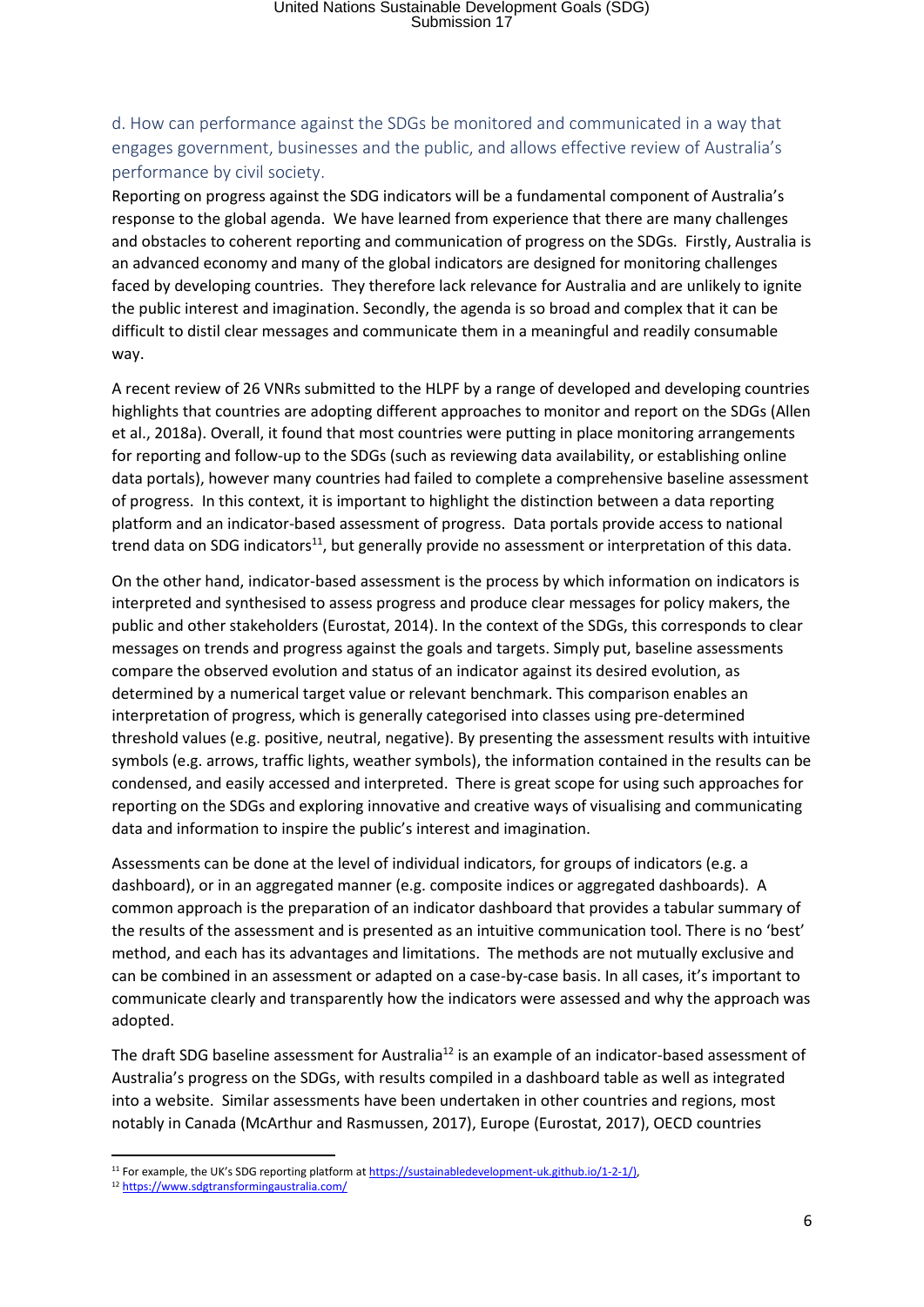(Organisation for Economic Cooperation and Development, 2016b), and at the global level (Sachs et al., 2017; Schmidt-Traub et al., 2017). At the global level, Australia was included in the global assessment of national SDG performance conducted through the SDG Index<sup>13</sup> developed by the Sustainable Development Solutions Network. There is considerable scope to further develop Australia's SDG baseline by working with a broad range of stakeholders and engaging with the Australian Government's formal role in reporting to the UN.

#### f. Which of the SDGs is Australia best suited to achieving through our ODA program, and should Australia's ODA be consolidated to focus on achieving core SDGs.

The SDGs are very broad and cater for a broad agenda of socio-economic and environmental aspects of sustainable development. As such, it is anticipated that Australia's existing ODA program and priorities could be aligned and articulated under the framework of the SDGs, effectively advancing the implementation of SDG 17 in Australia, and in tandem, assist developing countries in the implementation of core SDGs.

A potential area for further effort relates to building or enhancing the statistical and technical capacity to enable countries to collect high quality data, and to report on the SDGs. Australia has considerable statistical capabilities and expertise, and greater assistance in these areas should be a key feature of Australia's ODA program in the Indo Pacific region. In addition, it has best practice examples of using data from earth observation and geospatial information, that could be used for supporting and tracking progress of the SDGs (Metternicht et al., 2017). Technology and knowledge transfer will enable countries to monitor and report on the SDGs, and will also enable Australia to benchmark and measure the success or otherwise of its ODA program in these countries.

In the Pacific region, Australia has a program focusing on statistical capacity building. However, funding has declined in recent times. Australia should continue to work with other technical partners in the region (e.g. the Secretariat of the Pacific Community, World Bank, International Monetary Fund and the UN) to ensure that countries have the capacity in-house or can access the necessary capacity as needed to collect, process and disseminate data and statistics needed to report on the SDGs. In particular, the SDGs significantly expand the demand for environmental data which remains an area of limited capacity in the Pacific region and elsewhere.

### g. How countries in the Indo-Pacific are responding to implementing the SDGs, and which of the SDGs have been prioritised by countries receiving Australia's ODA, and how these priorities could be incorporated into Australia's ODA program.

Most countries in the region are in the early stages of implementation of the SDGs. For example, under the leadership of the Pacific Island Forum (PIF) SDG Taskforce, the Pacific region has developed a Pacific Roadmap for Sustainable Development (PRSD) which aims to tailor the global 2030 Agenda to the Pacific context. The PRSD was endorsed by PIF Leaders in September 2017 and highlights the importance of integrating implementation into existing national and regional planning, monitoring and reporting processes. The draft implementation strategy includes a menu of 132 SDG indicators, which were prioritised as most appropriate to the Pacific context, as agreed through various multi-stakeholder forums<sup>14</sup>. The intention is for individual Pacific countries to select indicators from the regional menu, which align with their own development priorities and information needs.

 $\overline{a}$ 

<sup>13</sup> <http://www.sdgindex.org/>

<sup>&</sup>lt;sup>14</sup> Cameron Allen was involved in this process working for the Australian Bureau of Statistics.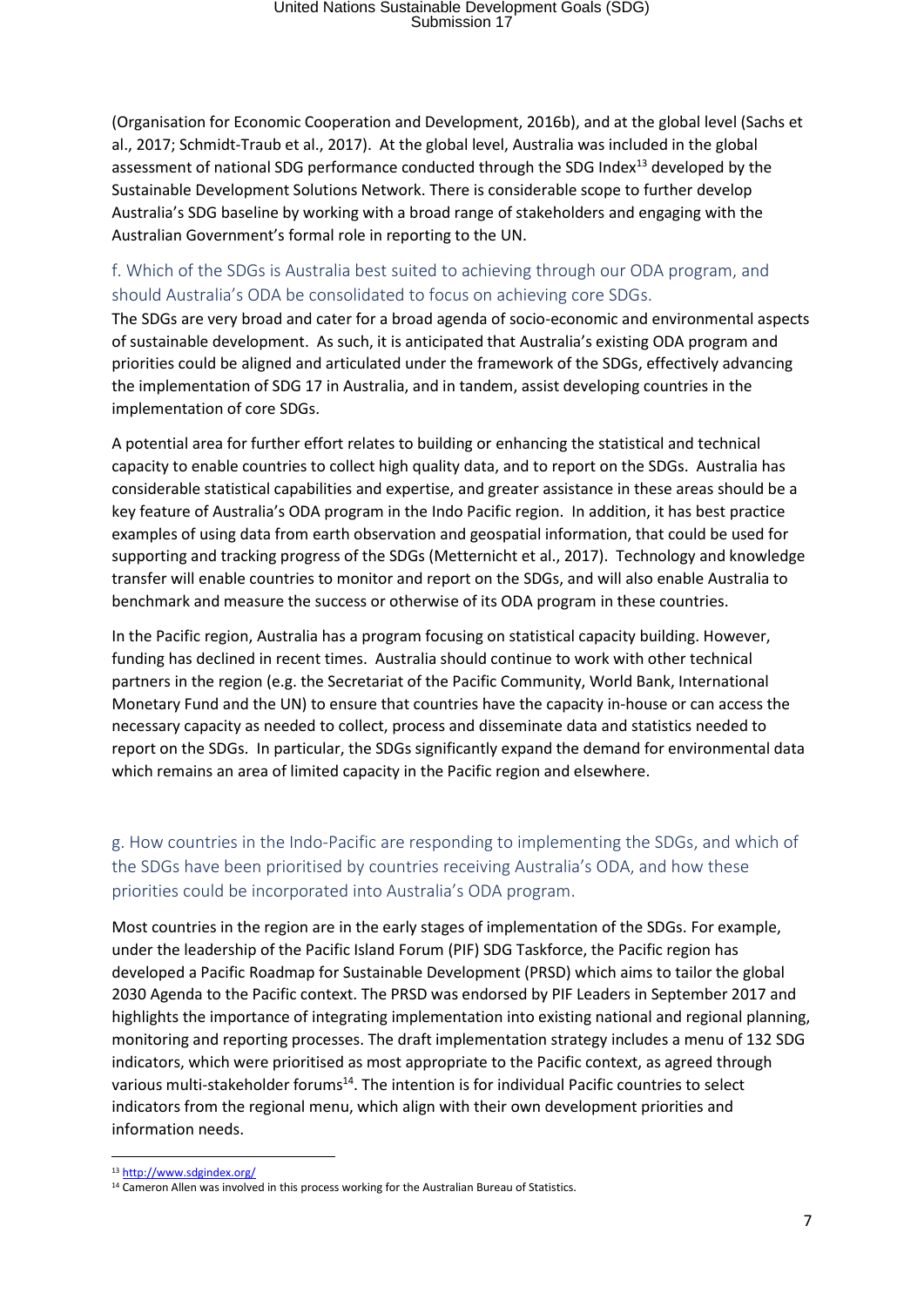In a region such as the Pacific, there is limited capacity to report on 232 global indicators. As such, this initial prioritisation process is critical and should be encouraged. It is important that the SDGs are adapted to regional and national circumstances to ensure that they are relevant and implementable. However, these processes should be country-driven and based on a robust prioritisation process using available evidence and sound analysis. It is likely that further prioritisation will be needed as reporting on the reduced set of 132 indicators may also prove unrealistic in the Pacific.

#### h. Examples of best practice in how other countries are implementing the SDGs from which Australia could learn.

A major challenge to advancing sustainable development in the past has been the lack of methodologies that enable a comprehensive, multi-dimensional, and dynamic perspective, as well as tools to evaluate the trade-offs and interactions among the economic, social and environmental dimensions of development (Scrieciu, 2007). The result has been that many sustainability interventions in the past have targeted highly tangible, but essentially weak, leverage points (i.e. interventions that are easy, but have limited potential for transformational change) (Abson et al., 2017). It is therefore critical that national implementation of the SDGs is based upon sound evidence and science, taking advantage of contemporary approaches from the sustainability sciences including systems thinking and analysis and quantitative modelling (Allen et al., 2016; Collste et al., 2017; Le Blanc, 2015; Nilsson et al., 2016; Stafford-Smith et al., 2017).

Implementation of the SDGs framework commenced at the beginning of 2016, and there is emerging international practice and a growing catalogue of related reviews, assessments, guidelines and scientific publications (Allen et al., 2018a). At the global and regional level, research and implementation has included indicator-based assessments and benchmarking (Allen et al., 2017; Campagnolo et al., 2016; Eurostat, 2017; Kroll, 2015; McArthur and Rasmussen, 2017; Organisation for Economic Cooperation and Development, 2016b; Schmidt-Traub et al., 2017; United Nations, 2016; United Nations Economic and Social Commission for Western Asia and United Nations Environment Programme, 2015), the development and demonstration of systems approaches and models to analyse interlinkages between targets (Allen et al., 2018b; Collste et al., 2017; Gao and Bryan, 2017; International Council for Science, 2015, 2017; Le Blanc, 2015; Nilsson et al., 2016; United Nations Economic and Social Commission for Asia and the Pacific, 2016), and the provision of guidelines and toolkits to support initial stages of SDG implementation and mainstreaming (Guppy, 2017; Institute for Global Environmental Strategies, 2015; Organisation for Economic Cooperation and Development, 2016a; Sustainable Development Solutions Network, 2015a; United Nations Development Group, 2017b; United Nations Institute for Training and Research, 2016).

A range of approaches and tools are recommended by experts, including indicator-based assessments, benchmarking, target mapping, and systems analysis techniques (International Council for Science, 2017; Sustainable Development Solutions Network, 2015a; United Nations Development Group, 2017b). Each of these approaches can inform different stages of the policy cycle and provide useful information and evidence to support decision making.

Importantly, the emerging SDG literature and guidelines recognise that moving from the MDGs to the SDGs requires a shift in emphasis, from addressing goals in developing countries that are lagging furthest behind, to identifying actions for all countries (both developed and developing) to move forward more quickly across a broader range of interlinked goals (Organisation for Economic Cooperation and Development, 2016a; United Nations Development Programme, 2016).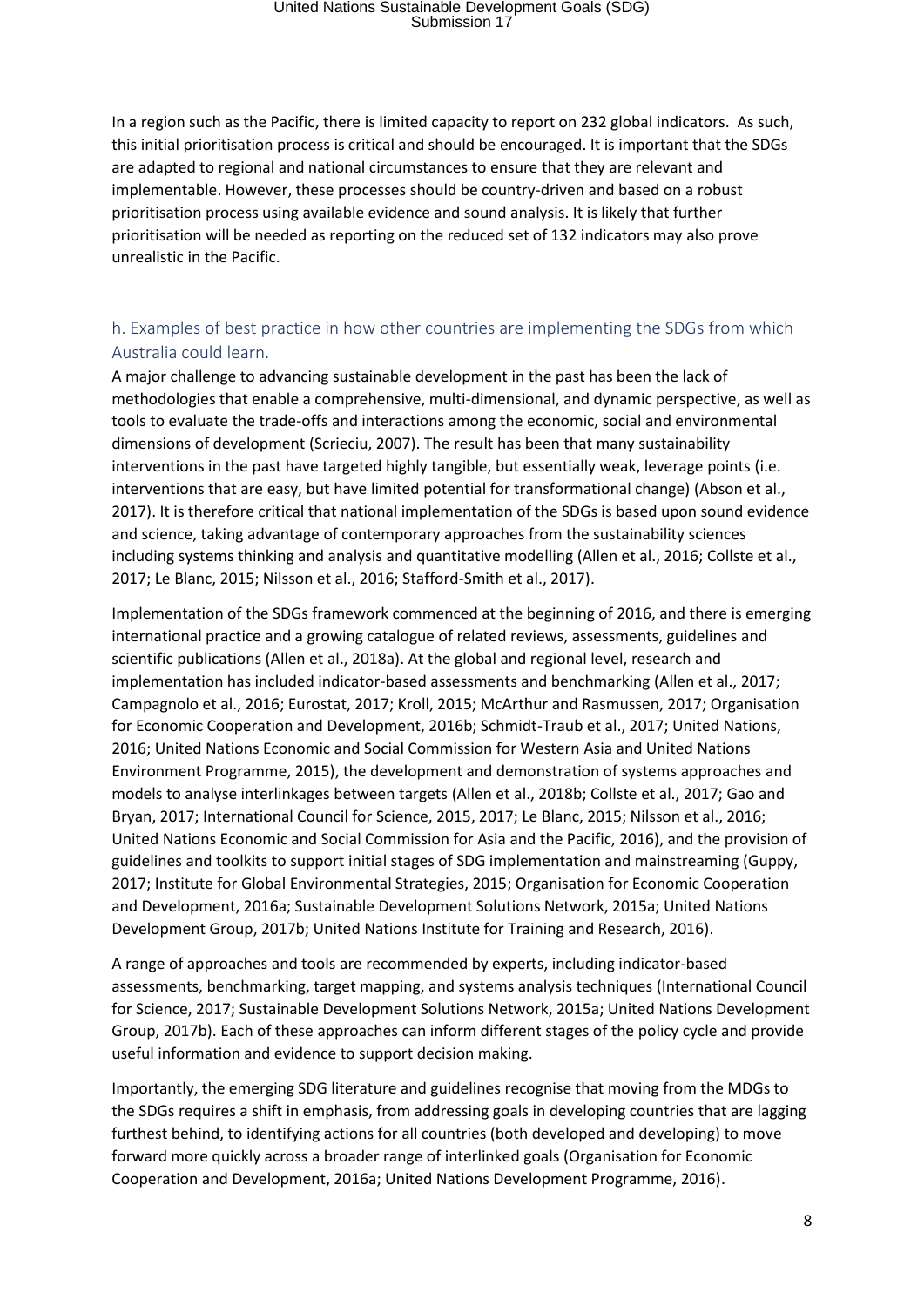At the national level, most countries have commenced implementation of the SDGs. These efforts are documented in the early VNRs submitted to the HLPF in 2016 and 2017<sup>15</sup>, with 66 countries reporting on progress in the first 18 months of implementation. In addition, some developed countries have published further reviews and research on their approach to the SDGs and national progress, including Sweden and Canada (McArthur and Rasmussen, 2017; Weitz et al., 2017; Weitz et al., 2015). Australia is one of 47 countries submitting a VNR in 2018.

As an initial step, many countries are turning their attention to prioritisation of the SDGs and adaptation of targets and indicators to national circumstances. This is a critical implementation stage, and there is a considerable risk that countries will adopt arbitrary approaches to prioritisation and/or pursue the same 'siloed' approaches that have met with limited success in the past. This would undermine the transformative potential of the SDGs. A key challenge remains the comprehensiveness and complexity of the goals and targets. There is a need for effective approaches that assist countries in reducing complexity by refining and prioritising a more manageable set of national targets.

Early reviews of the 2016 round of VNRs and early implementers of the SDGs undertaken by the international organisations provide some preliminary analysis regarding SDG implementation progress, approaches, challenges and gaps (Organisation for Economic Cooperation and Development, 2016a; United Nations Development Group, 2016; United Nations Division for Sustainable Development, 2017). These early reviews highlight that most countries have reported progress in establishing or strengthening institutional frameworks and governance arrangements for coordination and consultation on the SDGs. Another common approach taken by select countries was an assessment of the alignment of the SDGs with existing development plans and strategies (e.g. Finland, Philippines, Samoa, Sierra Leone, Turkey, Montenegro and Uganda), while some few countries reported incorporating the SDGs into new strategies (e.g. Colombia, Egypt, Mauritania, Somalia).

A recent review of both the expert and practitioner literature as well as the 2017 VNRs identifies the main initial steps that countries are taking to implement the SDGs (Allen et al., 2018a). This provides a useful reference point for Australia in terms of reviewing its progress on initial implementation of the SDGs (see **Table 1**). While Australia has made progress in some key areas, thanks largely to its commitment to prepare a VNR, it lacks a coherent and articulated, cross-sectoral response to the SDGs which could be assisted through the formalisation of an SDG planning process.

| ינסיות יב אוויטוריטיוניוויטטוויטוויטטער די טעטוויטן אין דער די טעטוויטן א |  |
|---------------------------------------------------------------------------|--|
| <b>Australia's progress</b>                                               |  |
| Whole-of-government coordination committee                                |  |
| established chaired by DFAT and PM&C.                                     |  |
|                                                                           |  |
|                                                                           |  |
| Two national, multi-stakeholder SDG summits in 2016 and                   |  |
| 2018 coordinated by the non-government sector, with                       |  |
| financial support from DFAT. Several other consultation                   |  |
| processes on specific goals.                                              |  |
|                                                                           |  |
|                                                                           |  |
|                                                                           |  |
|                                                                           |  |

#### **Table 1: Initial steps in SDG implementation and Australia's progress**

<sup>1</sup> <sup>15</sup> <https://sustainabledevelopment.un.org/vnrs/>

<sup>&</sup>lt;sup>16</sup> Based on a review of 26 countries. Allen, C., Metternicht, G., Wiedmann, T., 2018a. Initial progress in implementing the Sustainable Development Goals (SDGs) - A review of evidence from countries. Sustainability Science Manuscript submitted October 2017 and under consideration.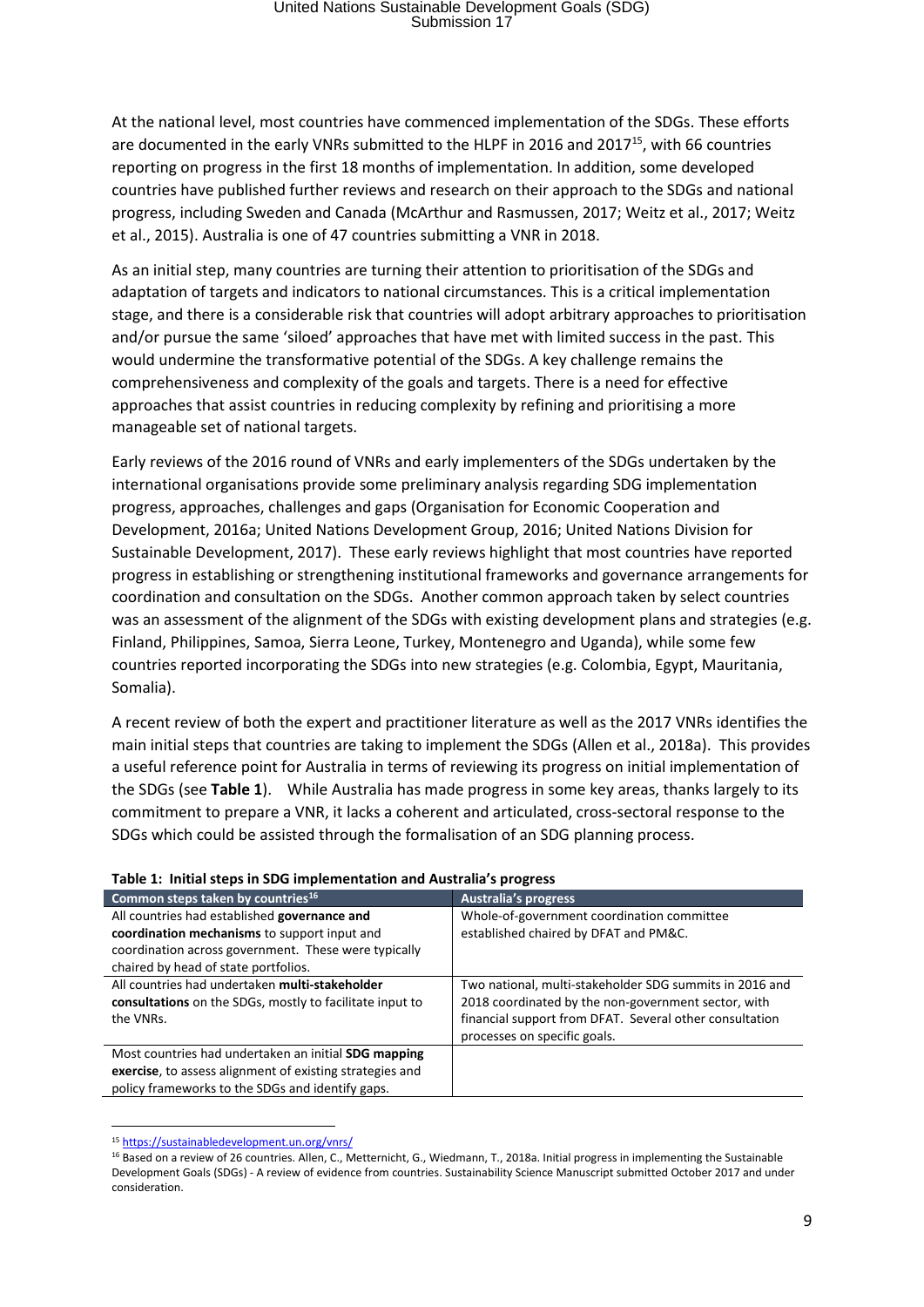| Most countries were putting in place monitoring and<br>review arrangements, typically led by national statistical<br>offices.                                                                                     | Establishment of monitoring and review arrangements is<br>underway as part of the VNR.                                                                                                                                |
|-------------------------------------------------------------------------------------------------------------------------------------------------------------------------------------------------------------------|-----------------------------------------------------------------------------------------------------------------------------------------------------------------------------------------------------------------------|
| Less than 50% of countries had undertaken a process to<br>prioritise and adapt SDG targets and indicators to<br>national circumstances.                                                                           |                                                                                                                                                                                                                       |
| Less than 40% of countries had completed an SDG<br><b>baseline assessment</b> , with less than 20% using targets or<br>benchmarks to evaluate progress.                                                           | A draft, independent national baseline assessment<br>completed by National Sustainable Development Council.<br>Australia was also assessed in the global SDG Index.<br>Government assessment underway as part of VNR. |
| Around one third of countries had developed an SDG road<br>map or plan (e.g. Belgium, Denmark, Japan, Malaysia, and<br>Thailand).                                                                                 |                                                                                                                                                                                                                       |
| Several countries had highlighted the need for an<br>integrated approach to the SDGs and consideration of<br>interlinkages and interactions between targets, however<br>this remained a gap across all countries. |                                                                                                                                                                                                                       |

The OECD recently conducted a survey on implementation of the SDGs amongst its members<sup>17</sup> which highlights that the key perceived benefits of planning for SDG implementation relate to the opportunity to better align policies across sectors (coherence) and the long-term planning horizon. Similarly, the key challenges identified relate to the broad scope and cross-cutting nature of the SDGs and difficulties associated with coordination and resourcing. Interestingly, the tool identified by OECD countries as the most effective for supporting national SDG implementation was adapting and prioritising the SDGs to national priorities and context.

The results of the survey confirm that an effective response to the SDGs in Australia will require: a clear coordination role and mandate for the centre of government (PM&C); initial prioritisation and adaptation of the SDGs to national circumstances and priorities through a robust and consultative process; and a coherent, long-term vision and response that is clear and measurable and accompanied by regular reporting. These could be enabled through a national planning exercise to develop an SDG roadmap or strategy that is led by PM&C, broadly consultative, and that adopts an evidence-based approach and methodology for prioritisation.

The SDGs are inherently complex and new research is emerging on how to use systems thinking and analysis to support national target prioritisation (Nilsson et al., 2016; Weitz et al., 2017). However, further practical research and experience is greatly needed. Our forthcoming paper sets forth an integrated assessment approach to support the prioritisation and adaptation of SDG targets by countries that could be further developed and applied in Australia (Allen et al., 2018b). The approach applies a multi-criteria analysis (MCA) decision framework to assess and prioritise targets based upon their 'level of urgency', 'systemic impact', and 'policy gap'. A range of complementary evidence- and science-based approaches are applied within the assessment framework, including: baseline assessment and benchmarking, systems analysis and network analysis techniques, and systematic target mapping and policy gap analysis.

The Organisation for Economic Cooperation and Development (2016a) has also prepared guidance on enabling policy coherence for the SDGs. The focus is on improving understanding of interactions across SDGs and identifying policy coherence issues, as well as aligning existing institutional mechanisms to enhance policy coherence and develop a national vision. With regard to assessing SDG interlinkages, they propose several steps such as mapping out the critical interactions across the

 $\overline{a}$ 

<sup>17</sup> https://www.oecd.org/gov/cob-sdg-survey-overview-of-results.pdf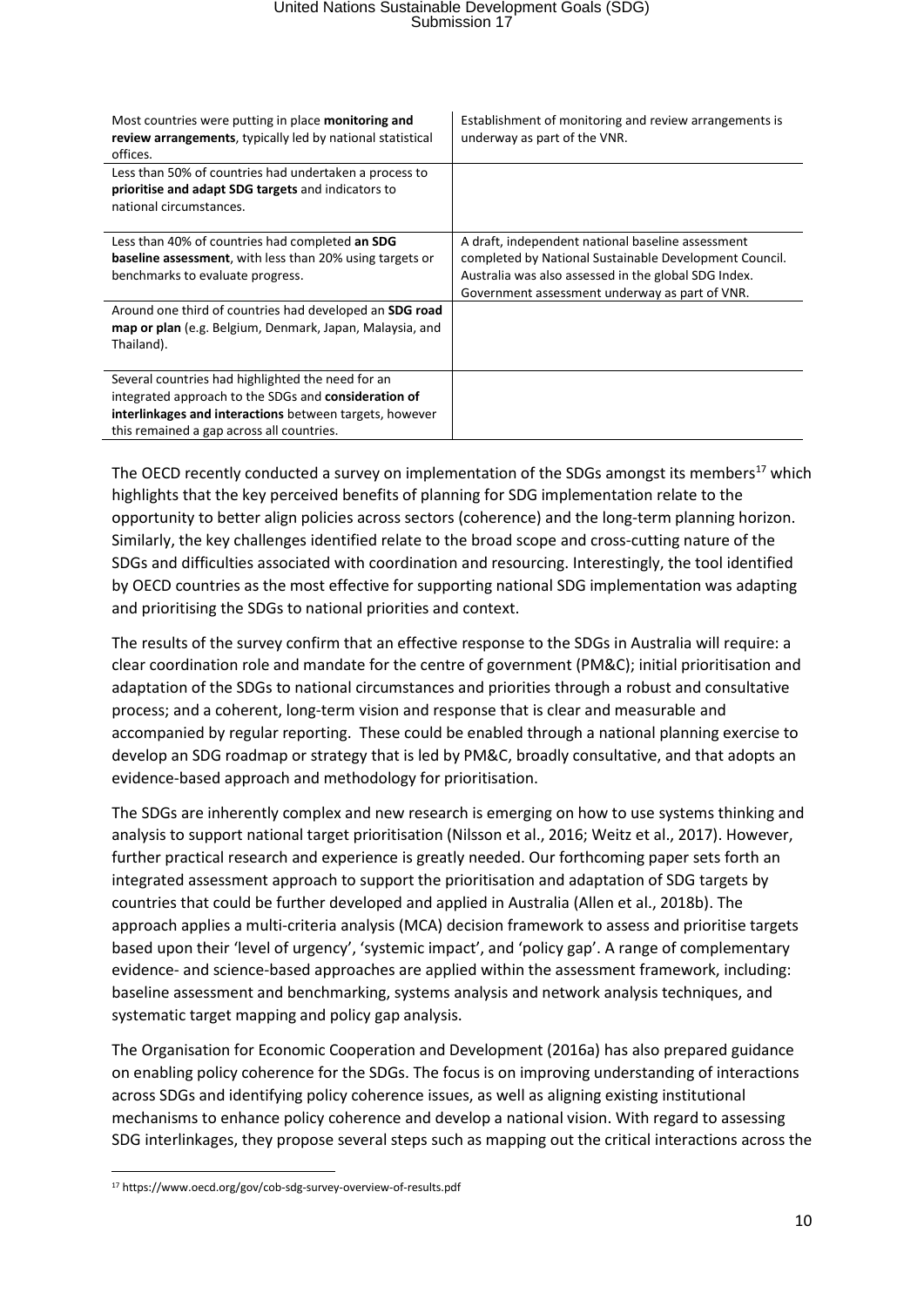SDG targets through an expert consultation process and applying network analysis approaches. This could provide further guidance for Australia for SDG implementation.

There is growing interest in the SDGs in Australia and considerable technical, financial and practical capabilities available across government, business, civil society and the research community to support implementation. A key gap at present remains national leadership on the SDGs to mobilise these resource towards an integrated, coherent and ambitious national agenda for a smart, clean, and fair Australia by 2030 and beyond.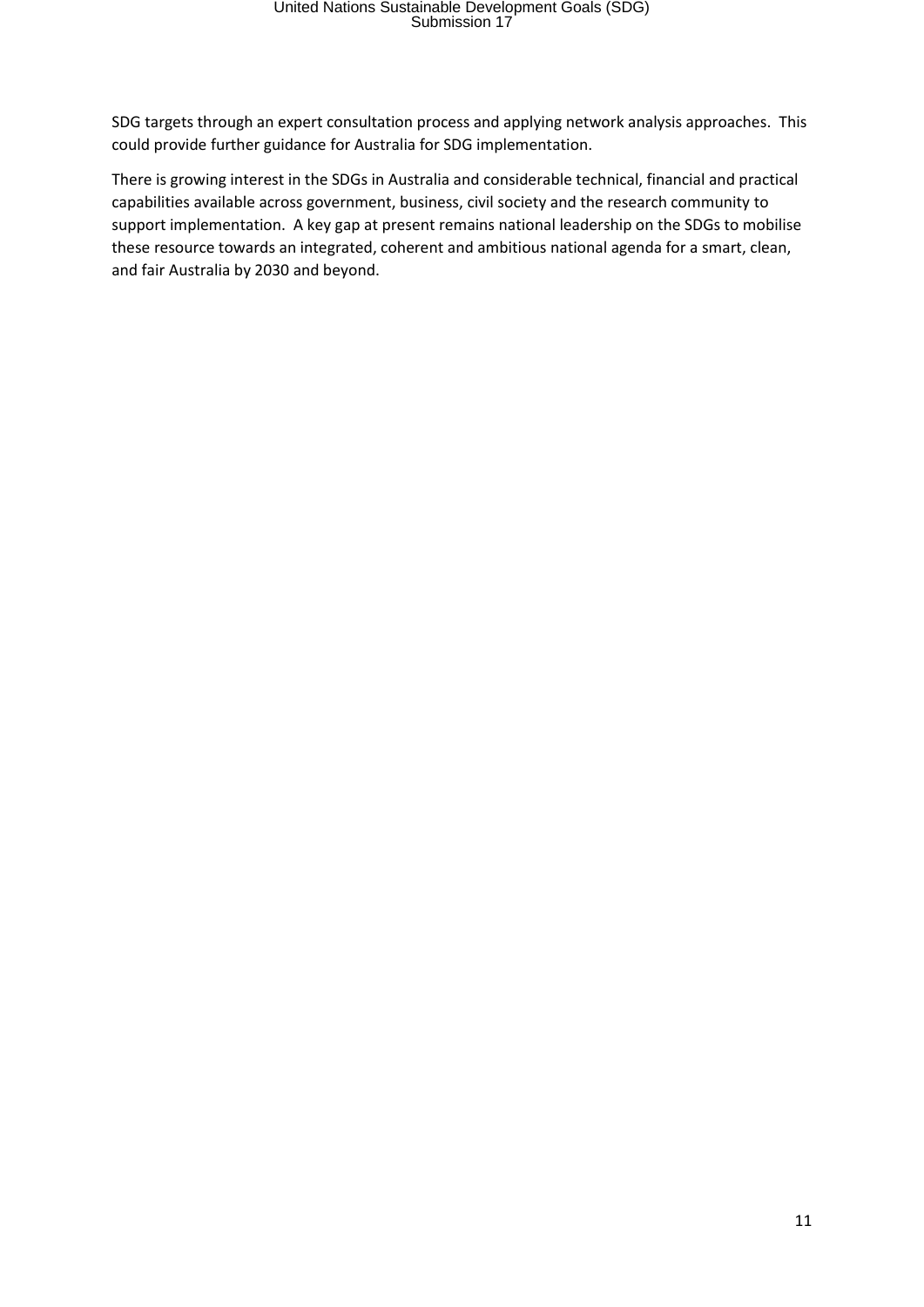#### References

Abson, D.J., Fischer, J., Leventon, J., Newig, J., Schomerus, T., Vilsmaier, U., von Wehrden, H., Abernethy, P., Ives, C.D., Jager, N.W., 2017. Leverage points for sustainability transformation. Ambio 46, 30-39.

African Development Bank, Organisation for Economic Cooperation and Development, United Nations, World Bank, 2012. A Toolkit of Policy Options to Support Inclusive Green Growth. United Nations, New York.

Allen, C., Metternicht, G., Wiedmann, T., 2016. National pathways to the Sustainable Development Goals (SDGs): A comparative review of scenario modelling tools. Environmental Science & Policy 66, 199-207.

Allen, C., Metternicht, G., Wiedmann, T., 2018a. Initial progress in implementing the Sustainable Development Goals (SDGs) - A review of evidence from countries. Sustainability Science Manuscript submitted October 2017 and under consideration.

Allen, C., Metternicht, G., Wiedmann, T., 2018b. Prioritising SDG targets: assessing baselines, gaps and interlinkages. Manuscript currently under review for publication by Sustianability Science journal.

Allen, C., Nejdawi, R., El-Baba, J., Hamati, K., Metternicht, G., Wiedmann, T., 2017. Indicator-based assessments of progress towards the sustainable development goals (SDGs): a case study from the Arab region. Sustainability Science, 1-15. Campagnolo, L., Carraro, C., Eboli, F., Farnia, L.L., 2016. Assessing SDGs: a new methodology to measure sustainability. Climate Works Foundation, European Climate Foundation, 2009. Low Carbon Growth Plans: Advancing Good Practice. Climate Works, London.

Collste, D., Pedercini, M., Cornell, S.E., 2017. Policy coherence to achieve the SDGs: using integrated simulation models to assess effective policies. Sustainability Science, 1-11.

European Commission, 2009. Impact Assessment Guidelines. European Commission, Brussels.

Eurostat, 2014. Getting messages across using Indicators: A handbook based on experience from assessing Sustainable Development Indicators, Luxembourg.

Eurostat, 2017. Sustainable Development in the European Union: Monitoring report on progress towards the SDGs in an EU context, Luxembourg.

Gao, L., Bryan, B.A., 2017. Finding pathways to national-scale land-sector sustainability. Nature 544, 217-222.

Global Mechanism of the United Nations Convention to Combat Desertification, 2016. Achieving Land Degradation Neutrality at the country level, Building blocks for LDN target setting. UNCCD, Bonn, Germany.

Green Growth Best Practices, 2014. Green Growth Best Practice: Synthesis of key findings, Republic of Korea.

Guppy, L., 2017. Accelerating Water-Related SDG Success; 6 Steps and 6 Components for SDG 6, UNU-INWEH Policy Brief, Issue 4. United Nations University Institute for Water Environment and Health, Canada.

Institute for Global Environmental Strategies, 2015. Achieving the Sustainable Development Goals: From Agenda to Action. Institute for Global Environmental Strategies, Kanagawa, Japan.

International Council for Science, 2015. Review of Targets for the Sustainable Development Goals: the science perspective. International Council for Science, 2017. A Guide to SDG Interactions: From Science to Implementation.

Kroll, C., 2015. Sustainable Development Goals: Are the rich countries ready. Guetersloh: Bertelsmann Stiftung.

Le Blanc, D., 2015. Towards Integration at Last? The Sustainable Development Goals as a Network of Targets. Sustainable Development 23, 176-187.

McArthur, J.W., Rasmussen, K., 2017. Who and what gets left behind? Assessing Canada's domestic status on the Sustainable Development Goals, Global Economy & Development, Working Paper 108.

Metternicht, G., 2018. Land Use Planning for Advancing Internationally Agreed Development Goals, Land Use and Spatial Planning. Springer, pp. 53-59.

Metternicht, G., Held, A., Cristensen, B., Kerblat, F., Sims, N., Guershman, J., 2017. Earth Observation For Supporting And Tracking Progress Of Sustainable Development Goals: Best Practice Example From The Australian Terrestrial Ecosystem Research Network (TERN), 37th International Symposium on Remote Sensing of Environment 8-12 May 2017, Tshwane, South Africa.

Nilsson, M., Griggs, D., Visbeck, M., 2016. Map the interactions between Sustainable Development Goals. Nature 534, 320- 322.

Organisation for Economic Cooperation and Development, 2016a. Better Policies for Sustainable Development 2016: A New Framework for Policy Coherence. Organisation for Economic Cooperation and Development, Paris.

Organisation for Economic Cooperation and Development, 2016b. Measuring distance to the SDGs Targets: A pilot assessment of where OECD countries stand. Organisation for Economic Cooperation and Development, Paris.

Organisation for Economic Cooperation and Development, International Energy Agency, 2010. Low Emission Development Strategies. OECD, Paris.

Sachs, J., Schmidt-Traub, G., Kroll, C., Durand-Delacre, D., Teksoz, K., 2017. SDG Index and Dashboards Report 2017. Bertelsmann Stiftung and Sustainable Development Solutions Network (SDSN): New York, NY, USA.

Schmidt-Traub, G., Kroll, C., Teksoz, K., Durand-Delacre, D., Sachs, J.D., 2017. National baselines for the Sustainable Development Goals assessed in the SDG Index and Dashboards. Nature Geoscience.

Scrieciu, S., 2007. The inherent dangers of using computable general equilibrium models as a single integrated modelling framework for sustainability impact assessment. A critical note on Böhringer and Löschel (2006). Ecological Economics 60, 678-684.

Stafford-Smith, M., Griggs, D., Gaffney, O., Ullah, F., Reyers, B., Kanie, N., Stigson, B., Shrivastava, P., Leach, M., O'Connell, D., 2017. Integration: the key to implementing the Sustainable Development Goals. Sustainability Science 12, 911-919.